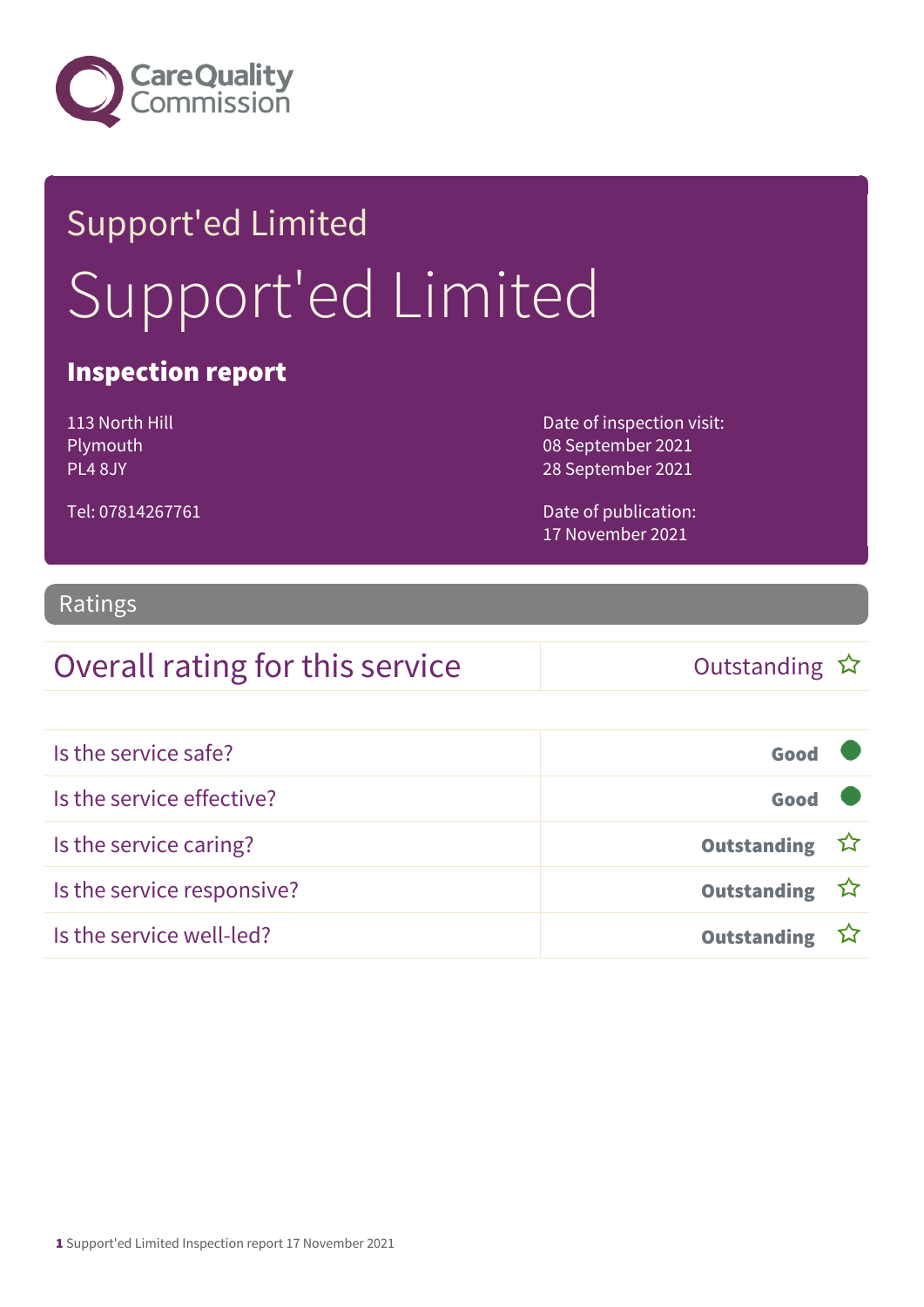### Summary of findings

### Overall summary

#### About the service

Support'ed Limited (known locally as Support'ed) provides care and support to younger and older people living in their own homes who may have a mental health diagnosis, learning disability and/or autism. At the time of the inspection the service was providing personal care to seven people living in their own homes in and around the Plymouth area. Some of these people received care and support on a 24-hour, seven day per week basis. Others received support at particular times of the day when needed.

Not everyone who used the service received personal care. The Care Quality Commission only inspects where people receive personal care. This is help with tasks related to personal hygiene, medicines and diet. Where this support is provided, we also consider any wider social care provided.

People's experience of using this service and what we found

Support'ed placed people at the heart of the service. People and relatives told us they had received outstanding care from staff who were extremely caring and compassionate. Relatives said that staff had gone the extra mile during the peak of the COVID-19 pandemic to ensure that people remained safe and continued to enjoy a good quality of life. Other agencies were very positive about the service. Comments included, "This is a company with a strong set of values and they clearly care about the people they support".

We expect health and social care providers to guarantee autistic people and people with a learning disability the choices, dignity, independence and good access to local communities that most people take for granted. Right Support, right care, right culture is the statutory guidance which supports CQC to make assessments and judgements about services providing support to people with a learning disability and/or autistic people.

The service was able to demonstrate how they were meeting the underpinning principles of Right support, right care, right culture. People received a service that was exceptionally personalised and supported people to make choices and develop their independence. We saw people had been supported to move into their own homes and enjoy a meaningful and fulfilled lifestyle, with community involvement and contact with family and friends. People told us about their dreams and wishes for the future and the support in place to help them achieve them.

People were supported to have maximum choice and control of their lives and staff supported them in the least restrictive way possible and in their best interests; the policies and systems in the service supported this practice.

The management team and staff were exceptional at understanding and responding to people's communication needs. Innovative methods had been used to help people communicate, make choices,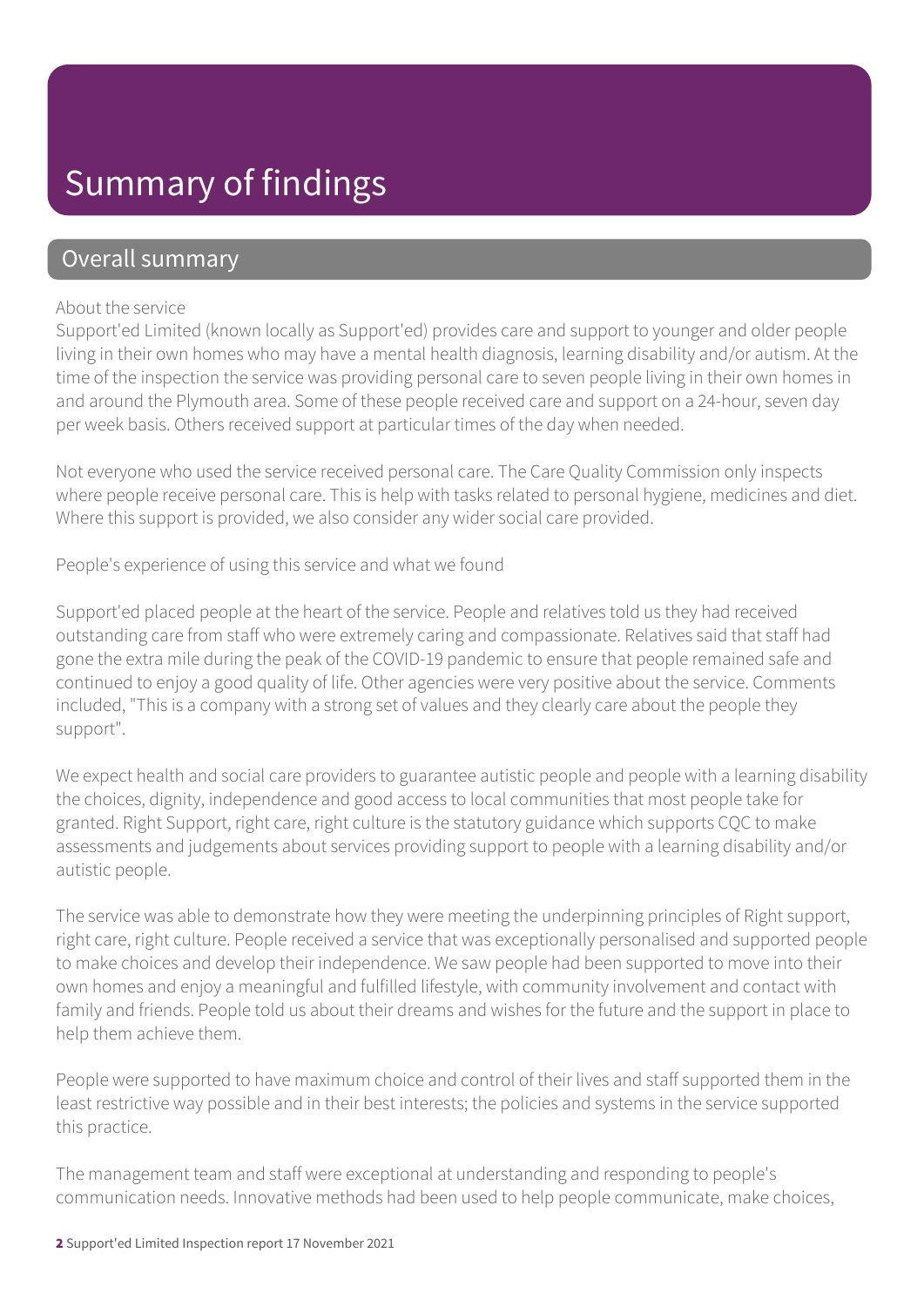have control over their care and lifestyle and stay connected with their loved ones.

The positive, trusting and friendly interactions we observed between people and staff told us people felt safe and comfortable in their own home. Staff knew what to do if they believed people were at risk of harm and were confident the provider would act promptly to safeguard people.

Staff told us they felt very well supported by their colleagues and management. They said training was provided on a regular basis and was relevant to the needs of people they supported.

There was a positive, open and inclusive culture within the service. The management team provided strong leadership and led by example. There was a strong focus on continuous improvement and ensuring best practice. People, relatives and other agencies were very positive about the leadership of the service and how this benefitted the people supported.

Exceptionally good governance of the service, including regular oversight, audits and feedback ensured the quality of care was maintained and enhanced.

For more details, please see the full report which is on the CQC website at www.cqc.org.uk

#### Rating at last inspection

The last rating for this service was Outstanding (published 8 January 2020)

#### Why we inspected

We undertook this inspection as part of a random selection of services rated Good and Outstanding to test the reliability of our new monitoring approach.

We looked at infection prevention and control measures under the Safe key question. We look at this in all care home inspections even if no concerns or risks have been identified. This is to provide assurance that the service can respond to COVID-19 and other infection outbreaks effectively.

Follow up

We will continue to monitor information we receive about the service until we return to visit as per our inspection programme. If we receive any concerning information we may inspect sooner.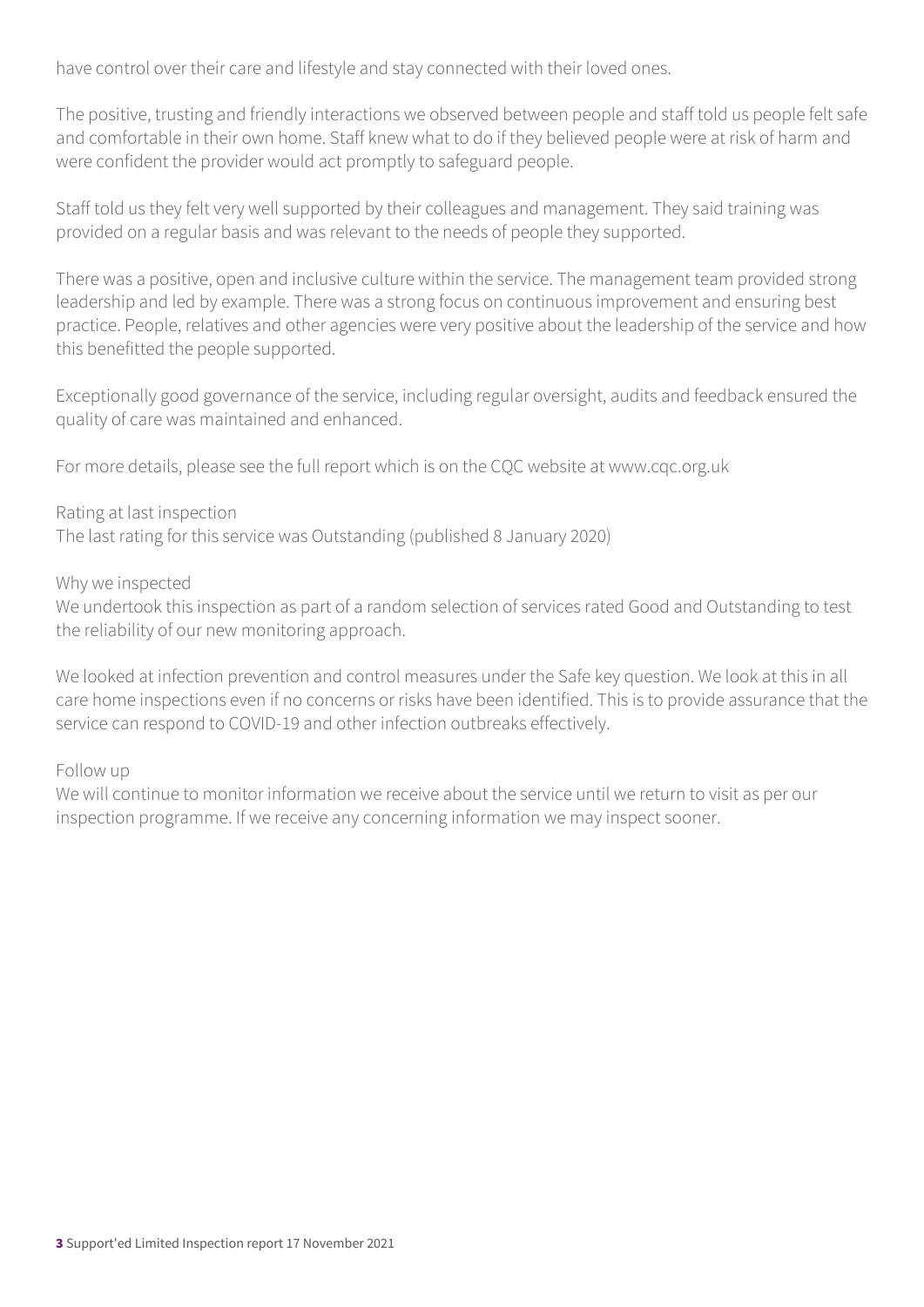### The five questions we ask about services and what we found

We always ask the following five questions of services.

| Is the service safe?                                                    | Good                                 |
|-------------------------------------------------------------------------|--------------------------------------|
| The service was safe.                                                   |                                      |
| Is the service effective?<br>The service was effective.                 | Good                                 |
| Is the service caring?<br>The service was exceptionally caring.         | Outstanding $\overleftrightarrow{v}$ |
| Is the service responsive?<br>The service was exceptionally responsive. | Outstanding $\hat{W}$                |
| Is the service well-led?<br>The service was exceptionally well-led.     | Outstanding $\hat{W}$                |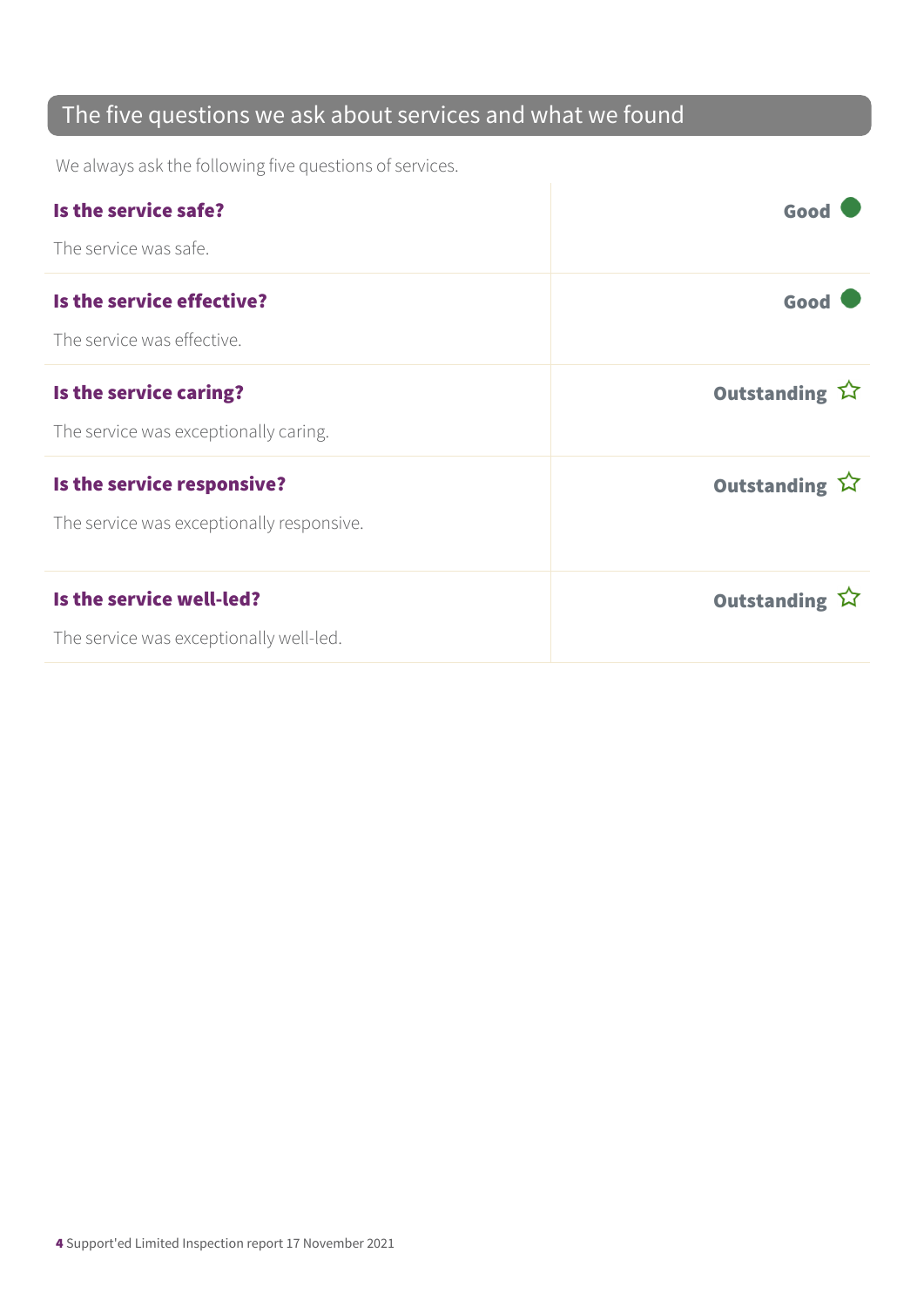

# Support'ed Limited Detailed findings

### Background to this inspection

#### The inspection

We carried out this inspection under Section 60 of the Health and Social Care Act 2008 (the Act) as part of our regulatory functions. We checked whether the provider was meeting the legal requirements and regulations associated with the Act. We looked at the overall quality of the service and provided a rating for the service under the Care Act 2014.

As part of this inspection we looked at the infection control and prevention measures in place. This was conducted so we can understand the preparedness of the service in preventing or managing an infection outbreak, and to identify good practice we can share with other services.

Inspection team The inspection was carried out by two inspectors and an assistant inspector.

Service and service type

The service is registered as a domiciliary care agency and provides care and support to people living in their own homes.

Not everyone receiving a service received support with personal care. CQC only inspects where people receive personal care. This is help with tasks related to personal hygiene and eating. Where this support is provided, we also consider any wider social care provided. At the time of the inspection seven people were receiving personal care from the service.

The service had a manager registered with the Care Quality Commission. This means that they and the provider are legally responsible for how the service is run and for the quality and safety of the care provided.

#### Notice of inspection

We gave a short period notice of the inspection because some of the people using it could not consent to a home visit from an inspector. This meant that we had to arrange for a 'best interests' decision about this.

Inspection activity started on the 08 September 2021 and ended on the 28 September 2021. We visited the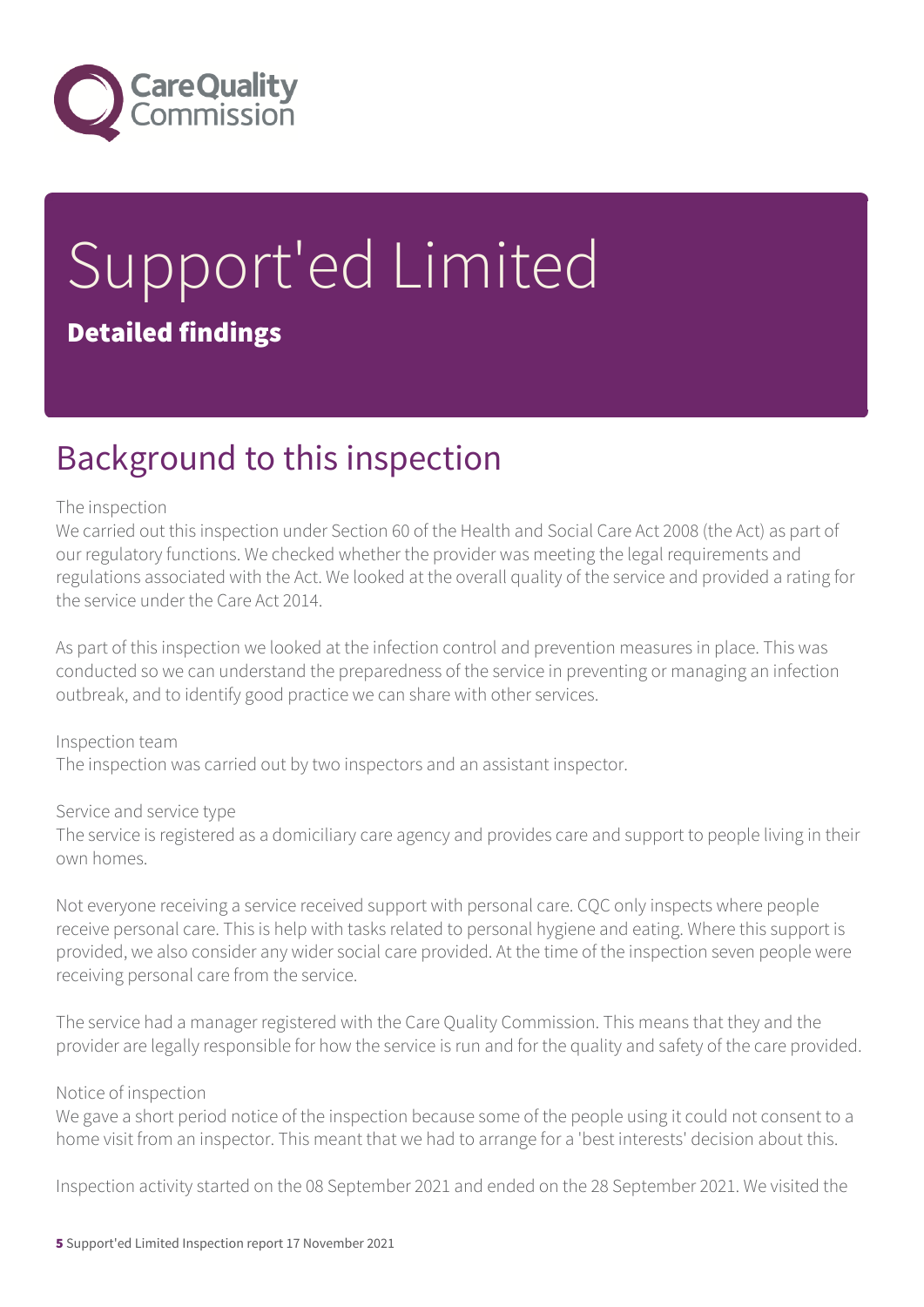office location on the 28 September 2021.

#### What we did before the inspection

We reviewed information we had received about the service since the last inspection. We sought feedback from the local authority who commission services from the provider. We used the information the provider sent us in the provider information return (PIR). This is information providers are required to send us with key information about the service, what they so well, and improvements they plan to make. This information helps to support our inspection. We used all this information to plan our inspection.

#### During the inspection

We met and spoke with three people who used the service. When we met with people, we were also able to meet and observe the care staff supporting them. We spoke with 11 members of staff, which included a registered manager, one of the company directors and care staff.

We looked at the care and medicines records of three people who used the service. Care records included, care plans, daily monitoring reports and incident reports. We looked at the recruitment records of three staff members. A variety of records relating to the management of the service were reviewed. This included quality audits, health and safety checks and policies and procedures.

#### After the inspection

We continued to seek clarification from the provider to validate evidence found. We spoke with four relatives and five professionals who were involved with the service and people being supported. This included the local authority and specialist learning disability team.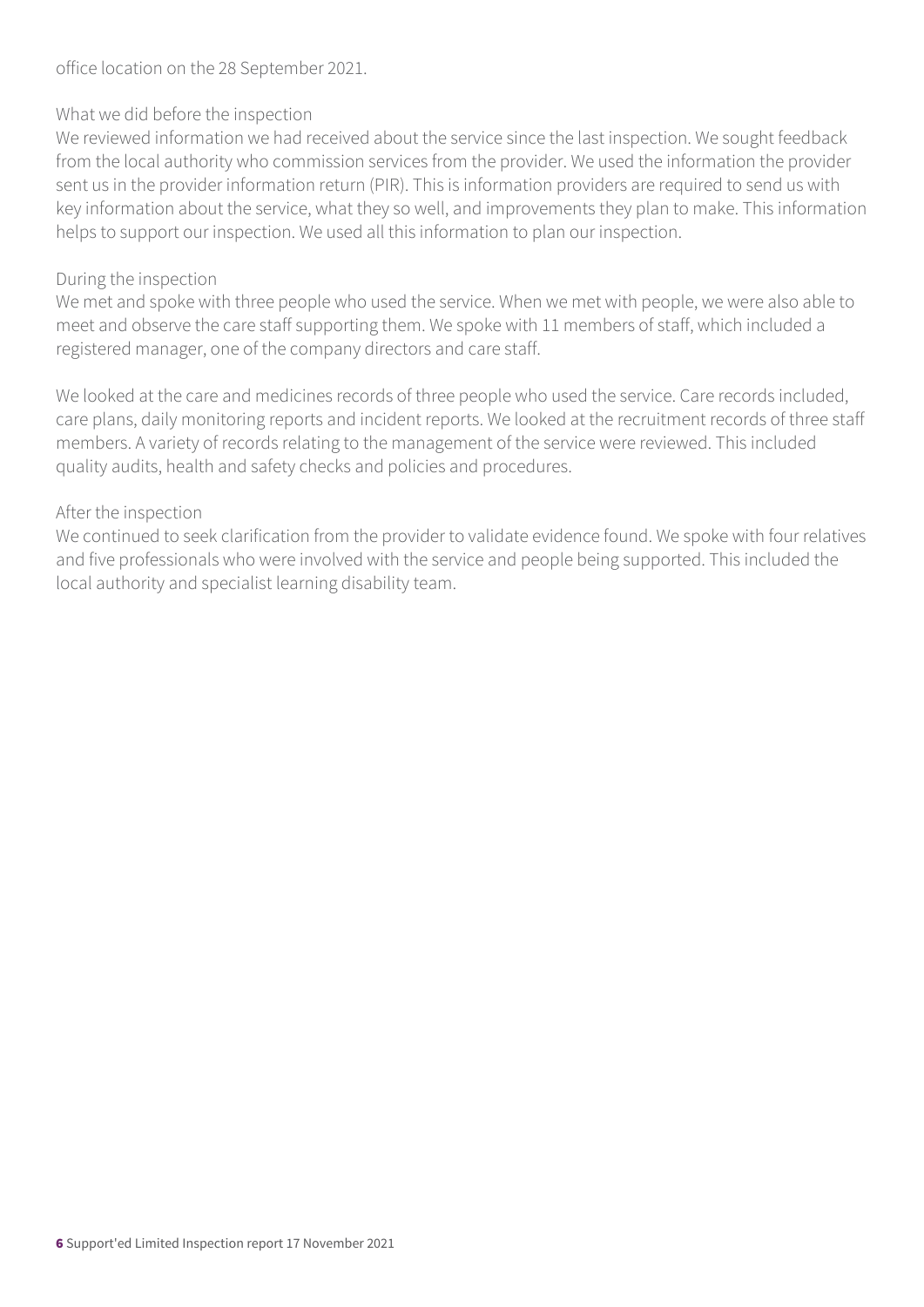### Is the service safe?

## Our findings

Safe – this means we looked for evidence that people were protected from abuse and avoidable harm.

At the last inspection this key question was rated as Good. At this inspection this key question has remained the same. This meant people were safe and protected from avoidable harm.

Systems and processes to safeguard people from the risk of abuse

- Systems and processes were in place to safeguard people from the risk of abuse. People told us they felt safe, comments included, "I feel safe because I totally trust the staff who support me".
- Relatives told us they believed their loved ones were safe. All the relatives we spoke with said the management and staff had worked hard to keep them, and their loved ones safe during the last 12 months. One relative said, "They have been tremendous, it has been difficult for everyone, but they are always there for [person's name] and have kept them safe from COVID".
- We observed people were relaxed and comfortable with staff supporting them in their homes.
- Professionals told us due to the complex needs of some people, support was needed from professionals to problem solve areas relating to safety. They said, "This support is appropriate, and the safety of staff and people is considered a priority by the service".
- Systems and processes were in place to protect people from the risk of abuse. Staff were trained and skilled in recognising and responding to abuse or poor practice. Staff knew how to escalate any concerns outside of the organisation if needed.
- Staff were confident any concerns raised would be acted on immediately by senior management to safeguard people.

Assessing risk, safety monitoring and management

- Risks to people in relation to their health, care and lifestyle were understood and managed well.
- People's support plans contained clear guidance for staff about how to keep people safe at home and in the community.
- People were supported to take positive risks to maximise their independence and choice.
- People who had known risks in relation to their behaviours had positive behaviour support (PBS) plans in place. A PBS plan is a document created to help understand behaviour and support behaviour change in adults and children who have a learning disability.
- The PBS plans we looked at included information about the person to help staff understand why certain behaviours might happen as well as strategies to prevent, and manage them safely and consistently. Staff were familiar with the information in people's PBS plans and described the training they had to help them manage people's behaviours safely.
- Other agencies were very positive about how the service supported people with risks associated with behaviour. One professional said, "They have done an incredible job, [person's name] has a complex and risky behavioural presentation, and what we have seen year on year since the hospital discharge is a reduction in incidents".
- Consideration had been given to supporting and managing risk in the least restrictive way possible. A relative said, "When [person's name] was in hospital they were regularly restrained, de-escalation is now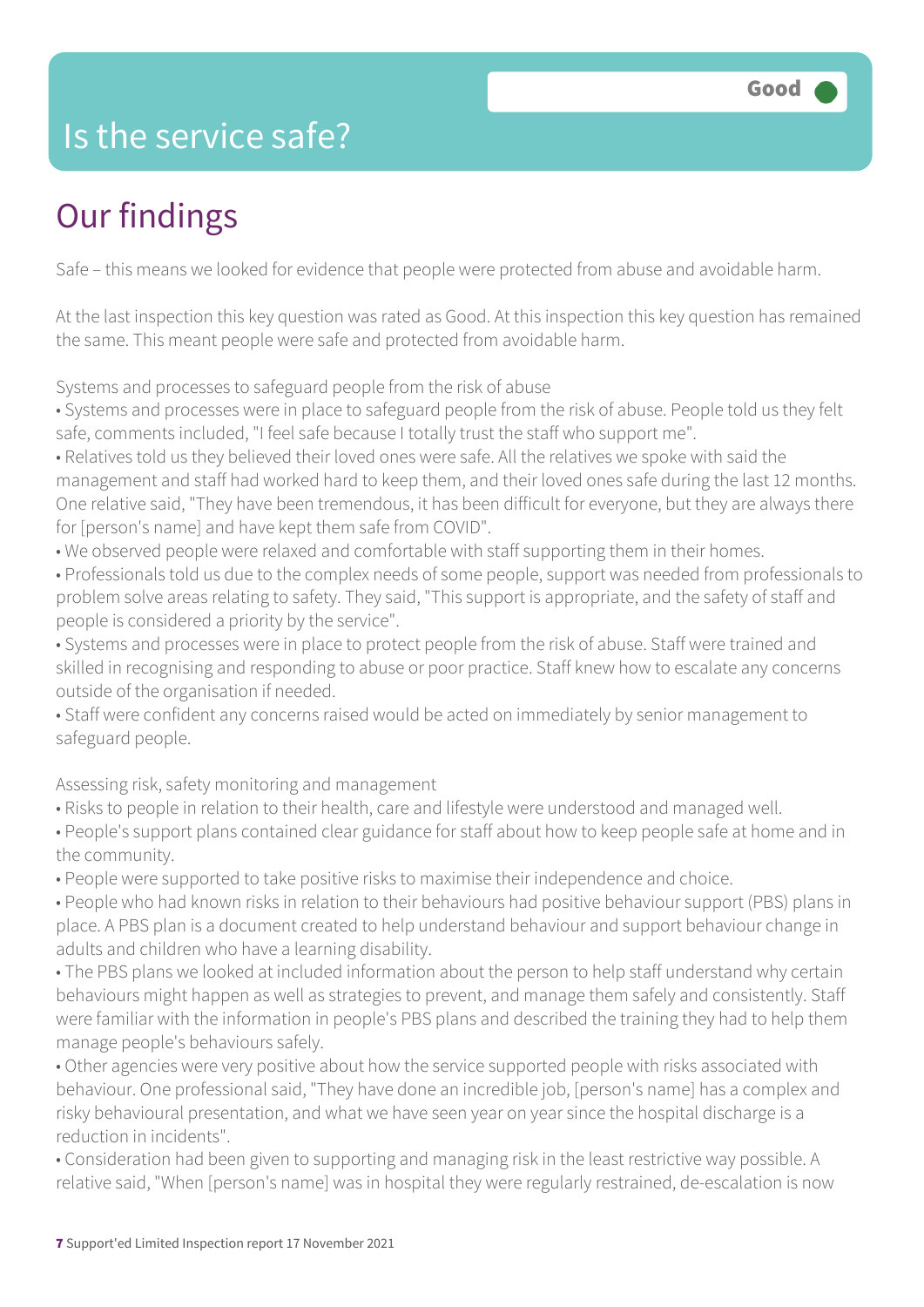used, they understand [person's name] and have helped them regulate their own behaviour".

• Assistive technology was also used to support people to stay safe and perform daily living tasks safely. This included alarms to alert a person when the bath was full, cooker hobs that cooled down immediately after use and kettles that only held one cup of water.

#### Staffing and recruitment

• There were enough staff to meet people's needs and they were recruited safely.

• The provider used a value-based model of recruitment. Questions were asked during the interview process to determine if prospective employees had values that matched those held by the service. Staff were matched to individual people based on their needs and mutual interest.

• People had a dedicated staff team. Some people had staff supporting them on a 24-Hour basis, seven days a week, others had specific support times dependent on their individual needs and wishes. This was monitored and maintained from their staff team and senior management.

• Robust staff recruitment practices ensured the right staff were available to support people to stay safe. Checks such as disclosure and barring service checks (police checks) had been carried out before staff were employed. This made sure they were suitable to work with the people supported.

• Where possible people and relatives were involved in the recruitment and planning of their staff team.

• People were kept up to date with any changes to their staff support either verbally or through other forms of communication such as photo's.

Using medicines safely.

• People were supported in respect of their medicines to have as much control and independence as possible.

• Staff were trained and assessed as competent to administer medicines. This was supported further by regular reflection in supervision.

- People were supported to take their medicines safely, in a way that suited them.
- People were supported to order, store and dispose of their medicines safely.

• People's wishes and desires were central when working with healthcare professionals to review and reduce doses of medicines. This followed the principles of 'Stopping the overmedication of people with a learning disability and autistic people' (STOMP). STOMP is a national project involving many different organisations, and supported by NHS England, to help stop the overuse of medicines.

• Staff worked closely with the person to reduce the likelihood that medicines would be needed at times of distress and anxiety. If medicines were used this was a last resort, with the outcome monitored, recorded and learnt from.

• The provider had developed their own electronic medicines administration record (MAR). Staff recorded on the MAR when medicines were given to people. MARs were checked regularly to make sure they were accurate.

• Staff were encouraged to report medicines errors. This led to additional training if needed, or changes to systems and processes to improve safety.

Preventing and controlling infection

- We were assured that the provider was preventing visitors from catching and spreading infections.
- We were assured that the provider was meeting shielding and social distancing rules.
- We were assured that the provider was admitting people safely to the service.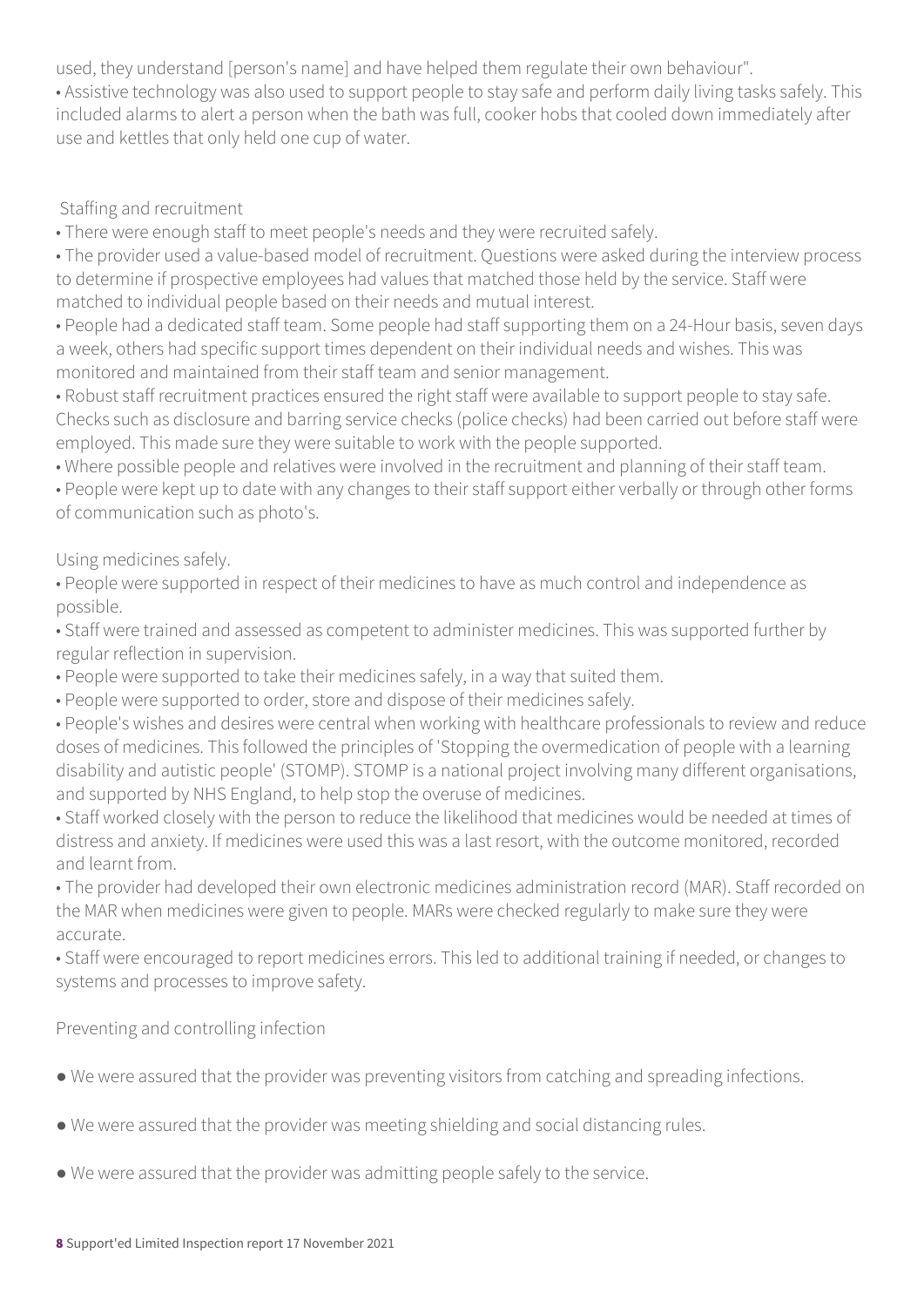- We were assured that the provider was using PPE effectively and safely.
- We were assured that the provider was accessing testing for people using the service and staff.
- We were assured that the provider was promoting safety through the layout and hygiene practices of the premises.
- We were assured that the provider was making sure infection outbreaks can be effectively prevented or managed.
- We were assured that the provider's infection prevention and control policy was up to date.
- We were assured the provider was facilitating visits for people living in the home in accordance with the current guidance.

#### Learning lessons when things go wrong

- Accidents and incidents were documented and escalated promptly to the senior management team. Incidents were analysed to identify any trends or patterns, so preventative action could be taken to prevent re-occurrence.
- Incidents involving some people were shared with other health and social care professionals as part of a multi-disciplinary team process. This helped ensure oversight by other agencies such as psychologists, speech and language therapists and behavioural advisors, so that practice, training and on-going care planning could be considered, and any improvements made.
- Meetings were held regularly with people's core staff team, relatives and other relevant professionals. These meetings allowed time to discuss practice and to reflect on what was going well and what could be improved.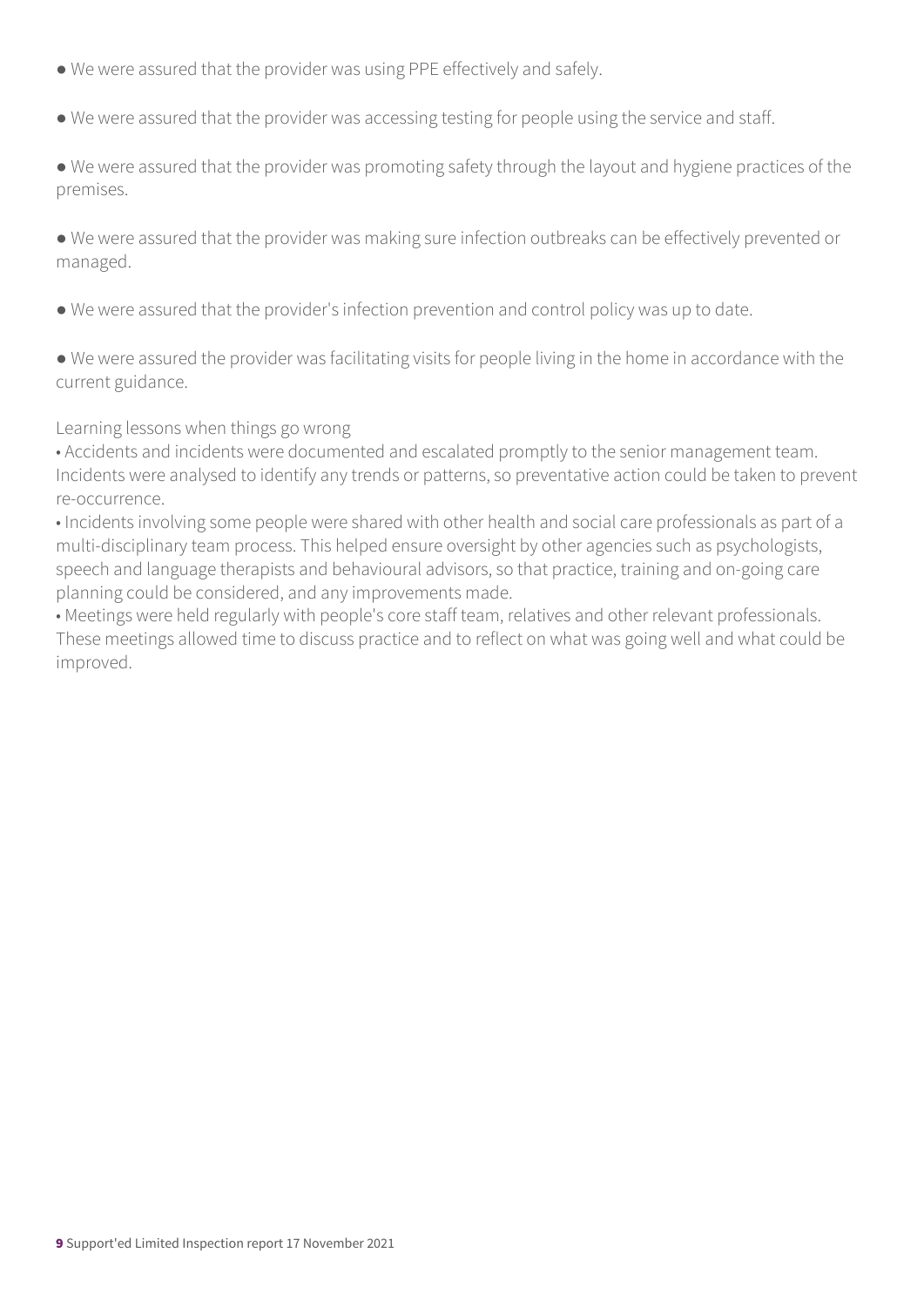### Is the service effective?

## Our findings

Effective – this means we looked for evidence that people's care, treatment and support achieved good outcomes and promoted a good quality of life, based on best available evidence.

At the last inspection this key question was rated as Good. At this inspection this key question has remained the same. This meant people's outcomes were consistently good, and people's feedback confirmed this.

Assessing people's needs and choices; delivering care in line with standards, guidance and the law • People's needs were assessed before they started using the service. This helped ensure their expectations and needs could be met. Some of the people supported had previously been in a hospital setting for many years, away from their family and home. Support'ed worked closely with people and their families to support a smooth transition from hospital and back to the community where people had previously lived. • Assessments and support plans included detail about people's full range of health and social care needs. Information about people's past was gathered, documented and used to help inform their care planning. Staff understood about how people's past experiences could impact on their current health and well-being and used this knowledge in the planning and delivery of care. One person who had spent many years in hospital had lacked trust in people and had become reliant of medicines to block past events and memories. They told us the relationships they had formed with staff had helped them regain trust and they were now enjoying life.

• The provider recognised the importance and benefits of technology to enhance and support people's independence and quality of life. For example, one person used wireless colour changing lights to help them process information and communicate with staff. Another person was supported by staff to use a handheld tablet device to explain daily routines, make choices and choose places to visit.

Staff support: induction, training, skills and experience

- Staff were competent in their roles, undertook regular and relevant training and had a very good understanding of people's needs.
- All new staff undertook a thorough induction programme, which included completion of mandatory training and shadowing of experienced staff before working on their own.
- Staff comments included, "I feel well trained and able to meet the specific needs of my clients" and, "It's been absolutely brilliant, I felt confident after shadowing and training".
- The service regularly liaised with professionals to support and give guidance about training and meeting people's specific care needs.
- The senior management team reviewed the quality and appropriateness of training and, made changes when required. The registered manager said during the past 12 months and periods of lockdown they had recognised the difficulty of accessing external training when it was needed. They had assessed the skills within the organisation and intended to train and register as an accredited training provider, so training could be delivered internally in the future.
- Staff said they felt well supported by their colleagues and management team. Comments included, "The staff here are lovely, I have never felt so supported in a job".
- Training and competency were seen as a continual process with staff meetings, hand-over meetings,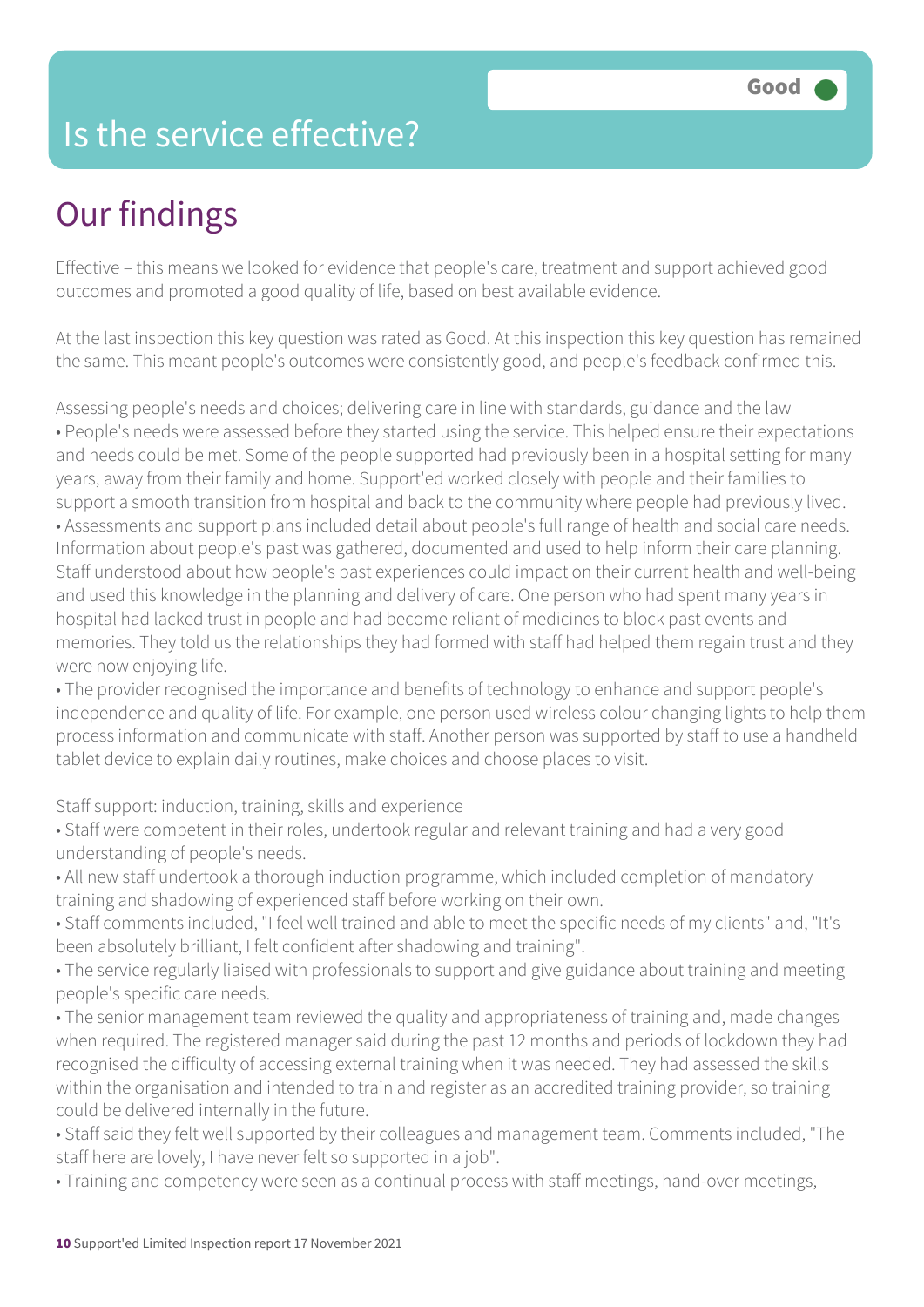supervisions and de-briefs taking place. This meant staff received on-going support, discussed their role and reflected on practice.

Supporting people to eat and drink enough to maintain a balanced diet

• Staff supported some people with eating and drinking. Care records included detailed information about people's needs and, any risks associated with their diet.

• Where possible people were supported to plan their meals and went shopping with staff. Communication aids such as photo's, symbols and electronic communication aids were used to help people make choices and plan their meals.

• People were supported to make healthy choices in relation to their diet. One person told us about how they had been working hard to lose weight and how this was going to improve their health and quality of life. We saw how staff supported this person to make informed choices about their diet and shared the person's enthusiasm and positivity about their progress.

• When needed, people's nutritional risk and weight was monitored. Referrals were made promptly to healthcare professionals if concerns in relation to their diet/weight were identified.

Staff working with other agencies to provide consistent, effective, timely care. Supporting people to live healthier lives, access healthcare services and support

• Management and staff had sought to improve people's healthcare, treatment and support by identifying their needs and ensuring their overall health greatly improved.

• Healthcare professionals were very positive about the service and the positive health impact they have on people. A health professional told us "One of the best services I have worked with. They get to know the people they work with so well. They are very supportive of medicines reductions, I wish there were more services like them".

• Three people who would not normally tolerate injections had been supported to have COVID-19 vaccinations. Staff had worked with these people and healthcare professionals to help them understand what would happen, to build trust and create a safe environment for the vaccine to be given.

• The service recognised people's changing health needs in relation to age and gender. For example, monitoring had identified patterns to one person's behaviours was not just about autism but also hormonal, and cyclical. Staff recognised how this could be very difficult and confusing for them. Staff liaised with the person's GP in respect of treatment, as well as signing up to receive appropriate information in relation to the person's age and gender so they could better understand what changes the person would be experiencing.

• The staff team supporting a person who had difficulty communicating their health needs, had a plan in place to undertake Restore 2 training. This training is designed to help care staff recognise when a person's health maybe deteriorating or at risk of deterioration.

• Hospital and COVID-19 passports had been developed to help ensure people's needs were understood should they require an admission to hospital or other healthcare facility.

• People were involved in decisions about their healthcare. One person told us how they were being supported to make plans for much needed dental treatment. When people lacked the capacity to understand needs relating to their health relatives and other agencies were involved in decisions about their care.

Adapting service, design, decoration to meet people's needs

• People were supported to ensure their homes were maintained appropriately to meet their needs.

• When the provider had supported people to move from hospital or another placement into their own home they had worked closely with the local authority and housing department to ensure people's property was suitable for them.

• At the time of the inspection one person was having their home renovated as aspects of it had been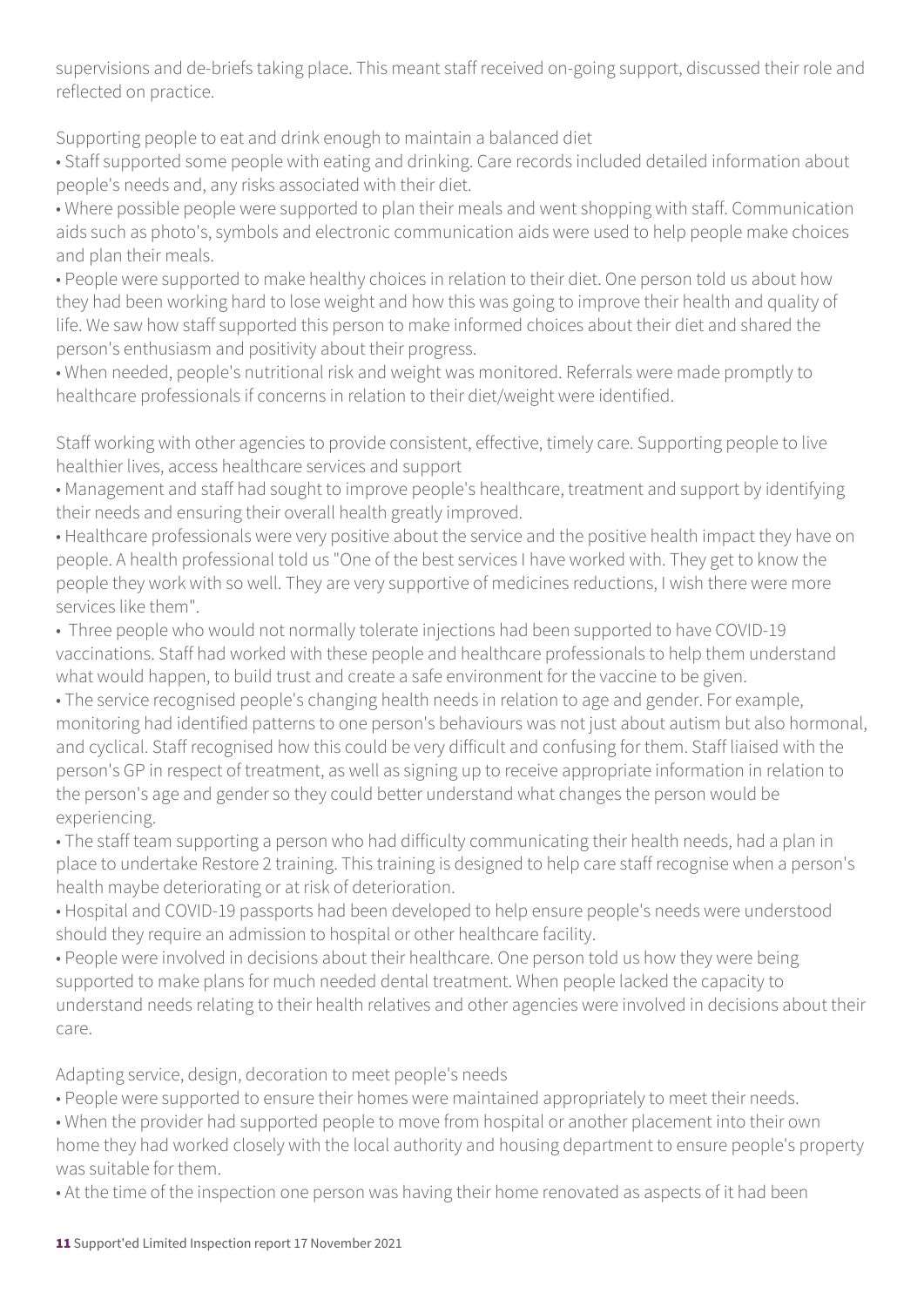considered not suitable to meet their on-going needs. The person had been supported to move to an alternative placement whilst the renovation was being undertaken. Photos and social stories had been used as the work progressed so that the person could be involved and understand what was happening. • We observed staff talking to people about ways of keeping their homes safe and comfortable. This advice was given in a way that enabled to person to make decisions, whilst still respecting their rights and independence.

Ensuring consent to care and treatment in line with law and guidance

The Mental Capacity Act 2005 (MCA) provides a legal framework for making decisions on behalf of people who may lack the mental capacity to do so for themselves. The Act requires that, as far as possible, people make their own decisions and are helped to do so when needed. When they lack mental capacity to take particular decisions, any made on their behalf must be in their best interests and as least restrictive as possible.

People can only be deprived of their liberty to receive care and treatment when this is in their best interests and legally authorised under the MCA.

When people receive care and treatment in their own homes an application must be made to the Court of Protection for them to authorise people to be deprived of their liberty.

We checked whether the service was working within the principles of the MCA, and whether any conditions on authorisations to deprive a person of their liberty had the appropriate legal authority and were being met.

• All staff undertook training in MCA and those we spoke with were knowledgeable about issues relating to people's rights and requirements of the legislation.

• We observed staff respecting people's choices and rights to make decisions for themselves. Some people were not able to give verbal consent to receiving care. Communication aids such as social stories were used to help people make choices about their care and lifestyle.

• When people had restrictions in place to keep them safe correct procedures had been followed. For example, one person had monitoring equipment in place to ensure staff could monitor them when behaviour became heightened. An 'Ethical consideration report' had been completed to demonstrate that this was the least restrictive way of keeping the person safe.

• Best interest discussions had also taken place for another person who needed safety measures in place due to risks of leaving their home unsupervised.

• Any restrictions had been regularly reviewed as part of a multi-disciplinary process. This helped ensure the restriction remained appropriate, safe and in line with legislation.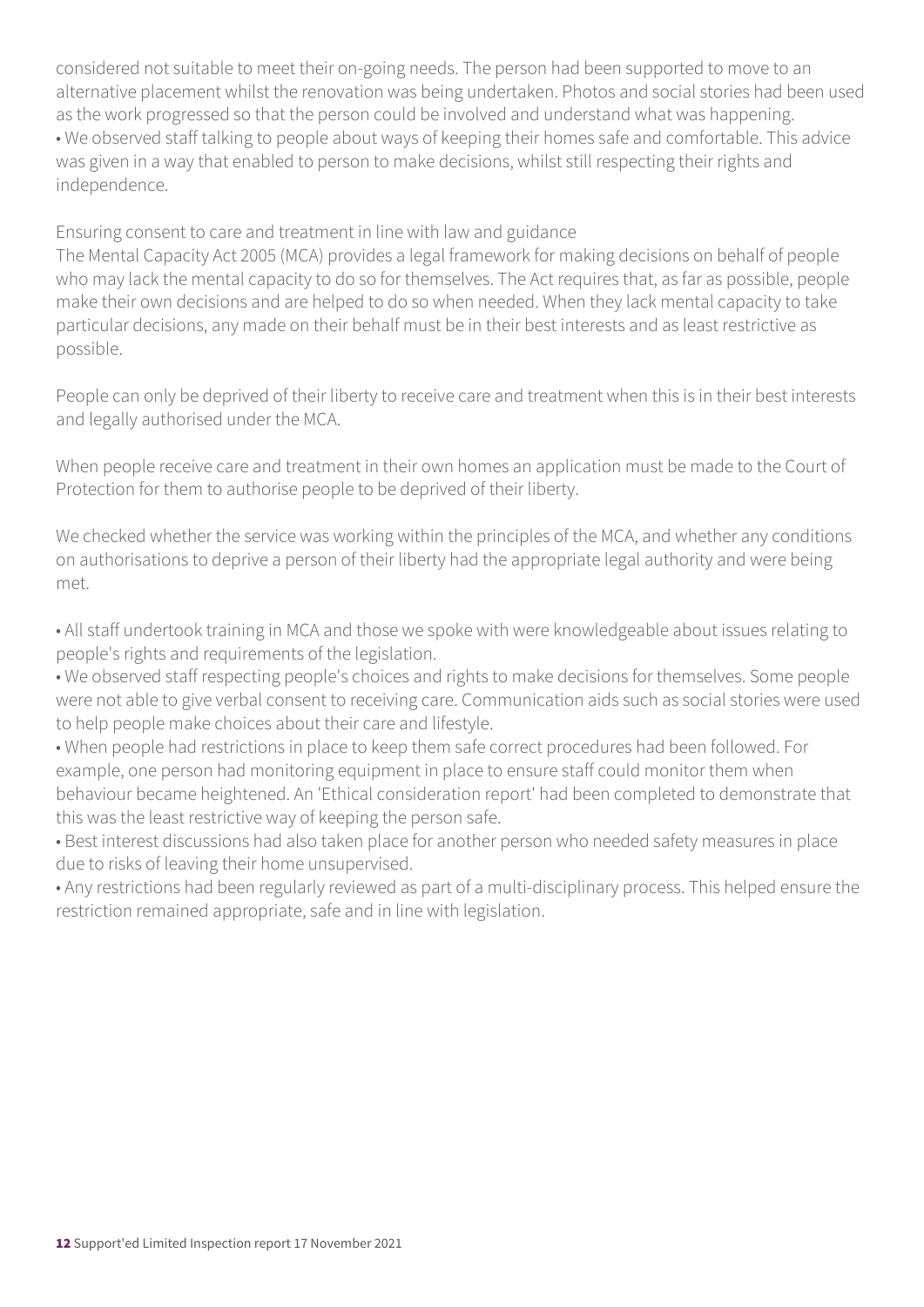### Is the service caring?

### Our findings

Caring – this means we looked for evidence that the service involved people and treated them with compassion, kindness, dignity and respect.

At the last inspection this key question was rated as Outstanding. At this inspection this key question has now remained the same. This meant people were truly respected and valued as individuals; and empowered as partners in their care in an exceptional service.

Ensuring people are well treated and supported; respecting equality and diversity

• The providers website stated, "All our services use a relationship-based model of support. Support'ed view the development of real and meaningful relationships as a strategic and powerful resource. People are kept safe by being in relationships with people who care deeply about them". We observed these values were very clearly evidenced in the practice we observed and within the feedback we received from people, family and professionals. A relative told us, "They recognise and value the importance of relationships between people, family and staff, this hasn't stopped during the COVID pandemic.

• People were provided with extremely sensitive and compassionate support by a kind, committed and caring staff team. We observed without exception staff treated people with the upmost patience and kindness. We observed staff allowing people time to undertake tasks at their own pace and listening to people with genuine interest when they shared their views and feelings.

• Staff spoke about people in a way that showed they understood the impact a trusting relationship had on people's abilities, life chances and qualities. For example, one person was being supported throughout the day and night with all aspects of their care. Staff understood this person needed to feel safe and cared for and told us it was their job to make this happen particularly as they were in the person's own home everyday.

 • Staff recognised some people had experienced great difficulty during their lives and showed empathy and compassion to them. As staff talked with people, they praised them for their achievements and progress. One person told us they believed the care and support of their staff team had helped them deal with difficult past events, which had limited their life. In the past this person had experienced restrictions in their day to day life. They told us because of the staff support they were now able to enjoy life for the first time in their own home, making choices and having control over their lifestyle. The staff praised this person and shared their excitement and plans for a positive future.

• Management and staff recognised it had been a very difficult year for people and, had shown an unwavering commitment to ensure people continued to enjoy a great quality of life. For example, to keep people safe, and ensure continuity of care the provider rented a property during the peak of the COVID-19 pandemic for staff to stay in. Some staff members moved out of their family homes to form a bubble so they could reduce risks and maintain support to people. This level of care had continued as the restrictions during the pandemic had started to be lifted. For example, staff continued to work mainly with one person to reduce risks and explored ways of ensuring people re-established contacts with the community and people they loved. One person told us they were very happy being supported to meet up with friends and family again.

• In lockdown, staff had gone above and beyond to ensure people's care and routine remained as normal as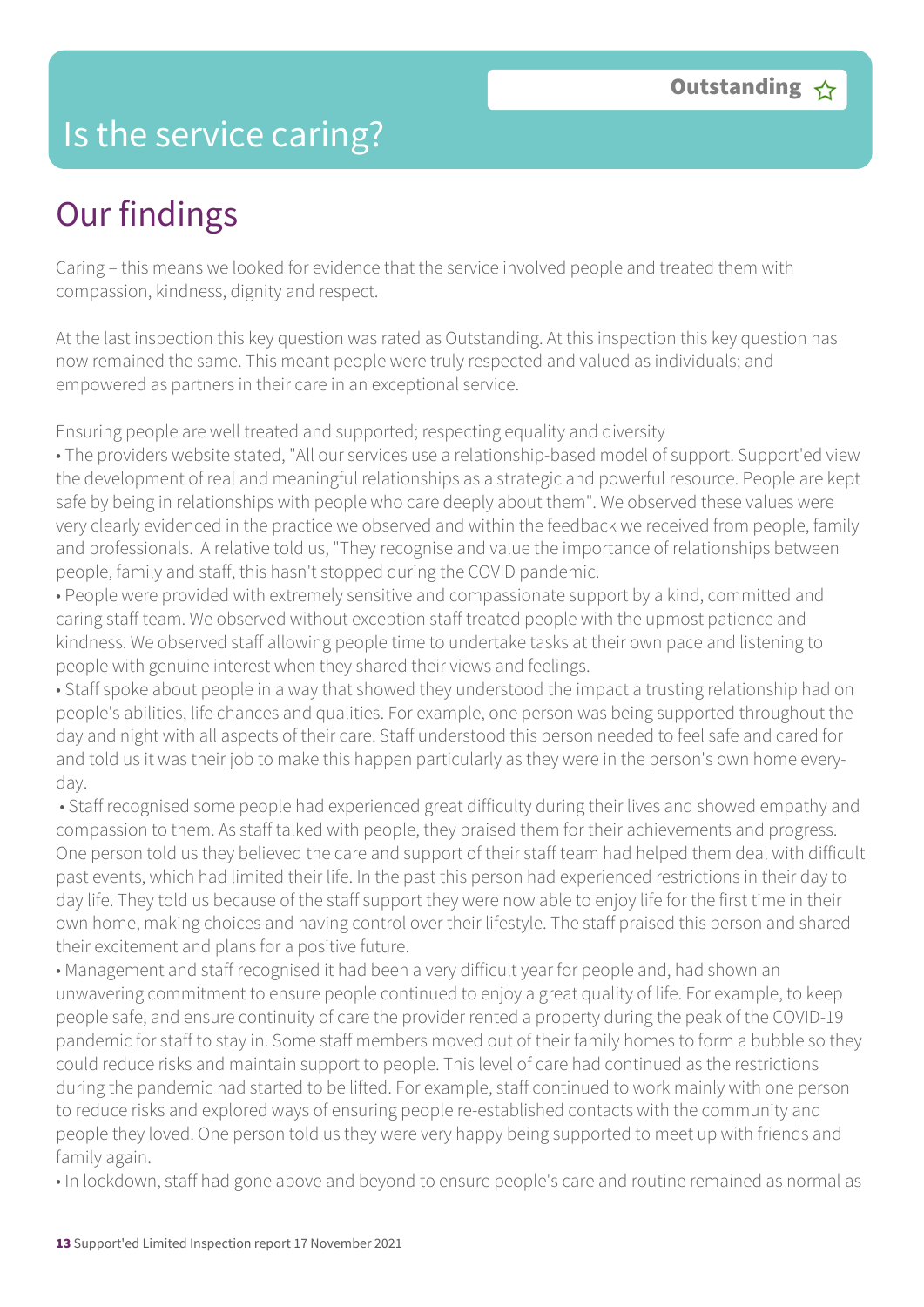possible. A relative told us how their loved one had found it very stressful during lockdown as they had been used to visiting home twice a week. They said, "Two staff who knew them well stayed full time with [person's name] while things settled into a routine". They said when the restrictions started to be lifted, they had been able to safely start visiting their loved one again and meeting them when possible out in the community. • One person found staff wearing PPE very confusing and caused them much anxiety. Staff supported the person with the use of photographs and visual stories to better understand the pandemic. This enabled the person to process and develop an understanding of why people looked different, and they are now used to seeing people with facemasks on and are no longer anxious.

• Staff were passionate about ensuring people were valued and not discriminated against in relation to their needs or disability. A staff member said, "It is really important that new staff see [person's name] as a whole person with experiences and views, not just a person with a disability".

Supporting people to express their views and be involved in making decisions about their care

• The management and staff worked exceptionally hard to really understand people. Wherever possible people had control over their lives and were fully involved in making decisions about their care.

• People who were able to understand and voice their views and feelings were supported to do so. One person was making decisions about contact with family members. Staff supported them by listening and offering guidance so the person could make their own decisions and move forward. The person said this support had helped them consider their own needs whilst maintaining relationships with people important to them.

• People were involved in planning their care. One person told us they were involved in all aspects of their care. They said, "There isn't anything I am not included in, I help recruit my staff team, plan my care and are part of all discussions".

• Staff were exceptionally skilled in supporting people with complex needs to have as much control as possible of the world around them. One person had historically had difficulty managing their feelings and anxiety and would rely on people to manage their distress until they calmed. Staff had supported this person to learn to manage their distress in a non-restrictive way. This has included supporting them to run their own bath, lie on their bed, as a way of calming themselves without interference from others. This ability to identify and use these strategies had helped to reduce the number of incidents and improve their quality and control over their life.

• The provider recognised the importance of family members and valued their views and contribution to the planning and delivery of care. Relatives said, "We talk to the team all the time, discuss different ways of supporting [person's name] communication. We share ideas, they value what we have to say". Another relative said, "They are brilliant, during COVID I was so worried, they put together a hospital passport in case I wasn't able to go to the hospital with them. It really reassured me their needs would be understood".

• People had access to advocacy support and other specialist input such as mental health services when needed.

• Staff signposted people and their relatives to sources of advice and support. Staff had supported people to manage their finances, complete forms and liaise with tenants and neighbours regarding their living arrangements.

Respecting and promoting people's privacy, dignity and independence

• Staff were passionate about respecting people's privacy, dignity and independence.

• Most people were supported on a one to one basis, which meant staff had to be with them or close by to support with personal care and other daily tasks. Staff recognised this level of support could be intrusive and difficult particularly in people's own homes. One person had been supported to use a colour coded card system to let staff know when they wanted privacy. As they had settled into their home and gained trust with staff, they had started to use their phone to text staff. They said staff respected their wishes and allowed them space and privacy when they needed it.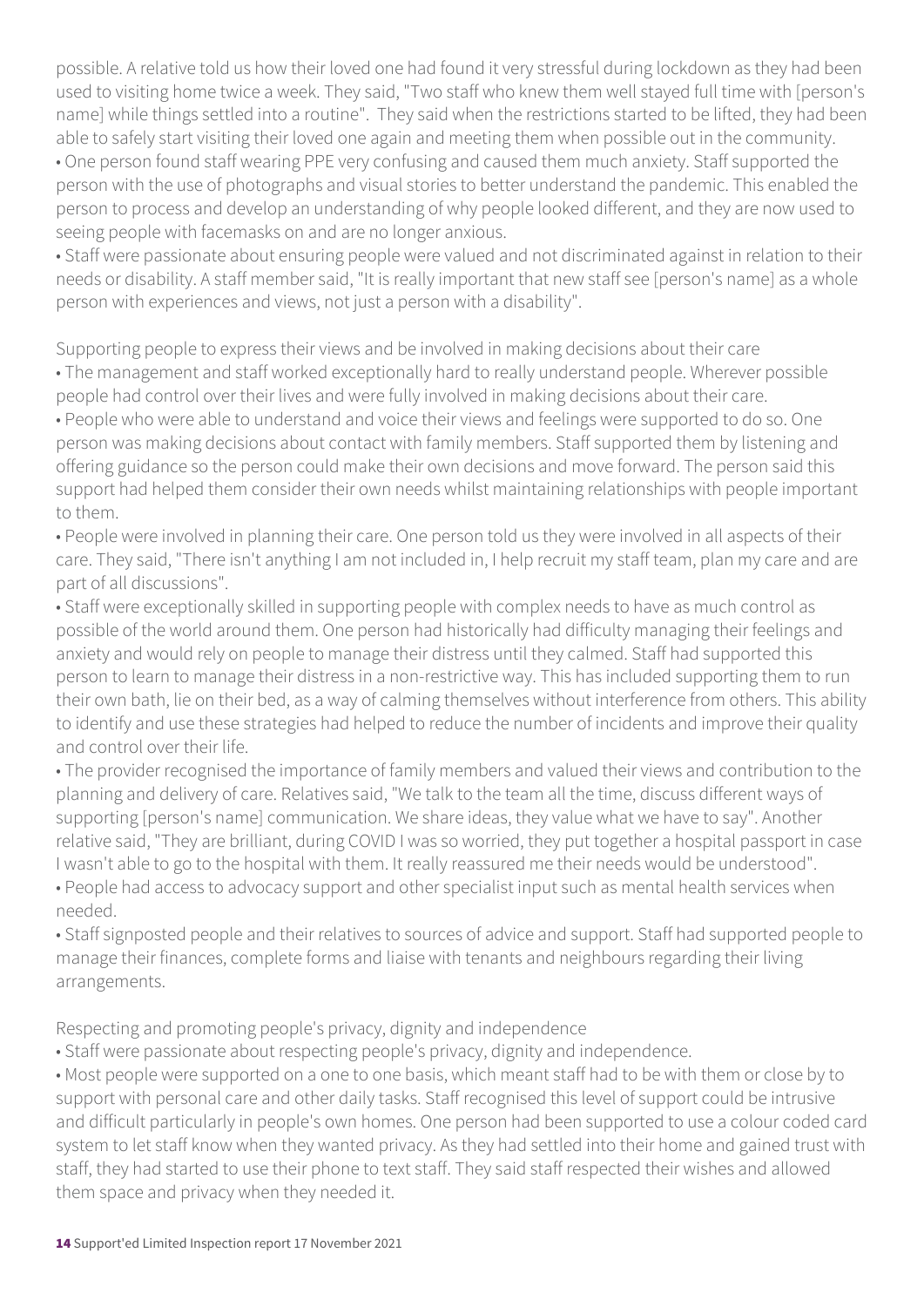• Two professionals told us, "Support'ed work very hard to achieve positive, respectful relationships with the people they support and, to directly improve their quality of life" and " Very caring and respectful staff team who treat people with dignity and advocate regularly for people's rights".

• Staff were very sensitive and respectful when they spoke about people's support needs, and ensured people were able to voice their own views rather than speaking for them.

• Staff encouraged people to recognise they were being supported in their own home. A staff member said, "We ensure people's homes feel like their own by always asking their permission before we do things, respecting and looking after their belongings, and keeping their home as they prefer it".

• We observed staff supporting and encouraging people to make choices and develop their skills and independence. One person was being supported to form their own thoughts and views about relationships and planning for the future. Another person was encouraged to make their own cup of tea and get ready for their day. Staff used their skills and knowledge about people to allow them to take the lead and have control.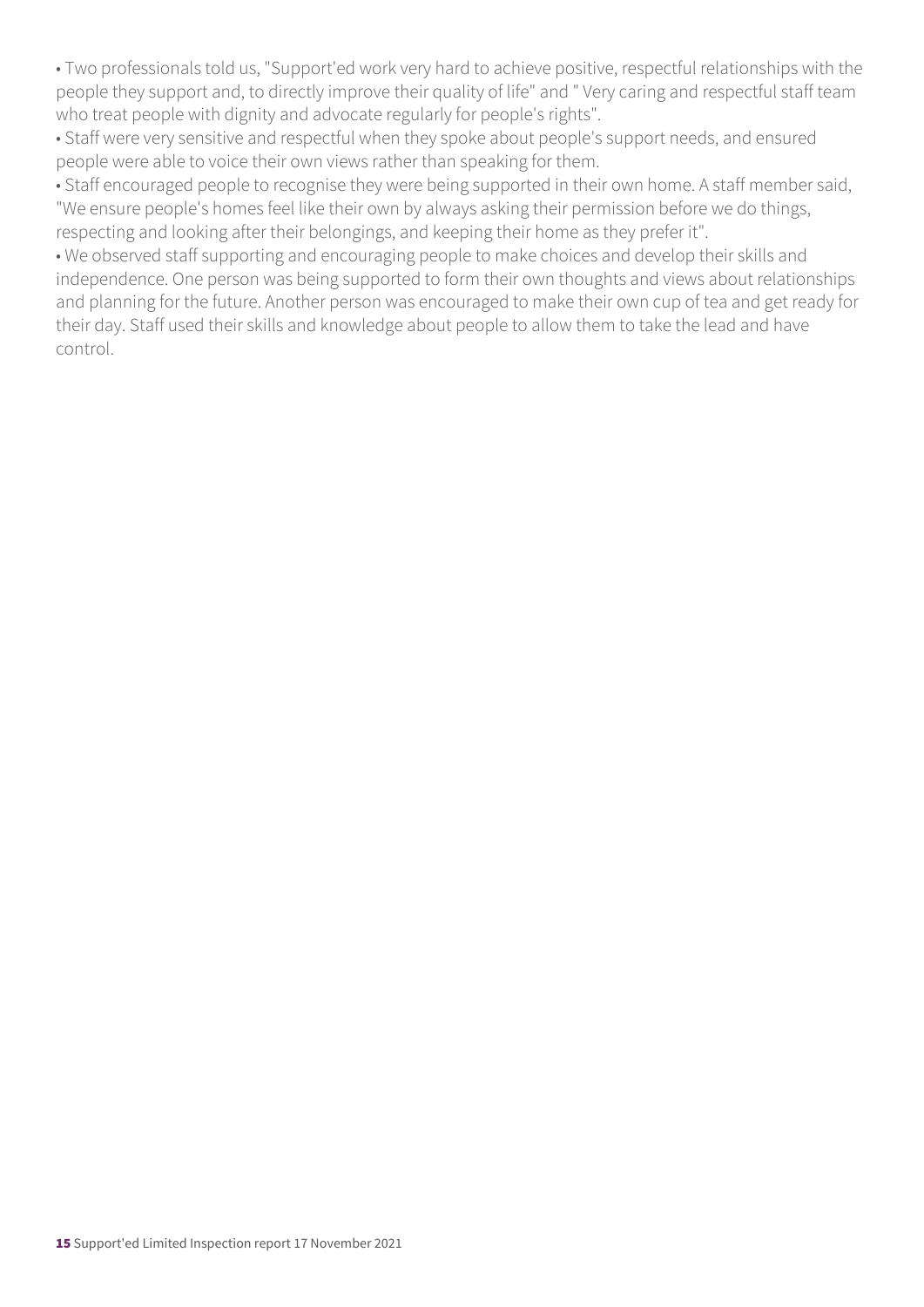### Is the service responsive?

# Our findings

Responsive – this means we looked for evidence that the service met people's needs.

At the last inspection this key question was rated as Outstanding. At this inspection this key question has remained the same. This meant services were tailored to meet the needs of individuals and delivered to ensure flexibility, choice and continuity of care.

Planning personalised care to ensure people have choice and control and to meet their needs and preferences

• Staff and management understood and followed the principles of 'Right Support, right care, right culture' . This is new guidance for services supporting people with a learning disability and/or autism, and underpins the principles of choice, independence, and inclusion.

• The registered manager and senior management team were very clear that personalised care was of upmost importance. From the point of referral and through the transition stage staff really got to know people and their families to ensure they understood what people wanted and needed. One relative told us their loved one had previously had a number of placement breakdowns, which had been very difficult for them and the family, they said, "They literally saved us, they have provided consistency and put the person at the heart of everything they do, [Person's name] is now living a good life and doing things that other young people enjoy". The provider had specifically recruited a staff team who would be able to partake in the activities and lifestyle this person chose to enjoy.

• People supported by Support'ed had complex histories and some had previously needed hospital admissions away from their family and friends. Management and staff had worked closely with people, relatives and local authorities to support people to return to their community, secure more suitable accommodation and tenancy arrangements. One person who had spent most of their adult life in hospital, was now being supported to live in their own home near to family and friends, making choices and having control over their lifestyle.

• Professionals told us the service was very responsive to people's individual needs. Comments included, "Support'ed is always very responsive, they understand that some people need to live on their own with very personalised care. [Person's name] has been out of hospital for the longest period of their adult life, that says it all", and "They are very responsive to changing needs. They are flexible and will prioritise the person outside of what may be best for others or the service"

• Staff worked with people and their families to develop a care plan that was person-centred and worked towards achieving people's goals, dreams and aspirations. Care plans we looked at were detailed and provided clear information about the support needed to meet people's physical, emotional and social needs.

• We saw records of how people's lives, goals and experiences over the previous twelve months had been positively impacted by the support they had received. The information was presented in a way people could understand and share with staff and their families. For example, one person had achieved their wish of going on their first holiday. Staff said, "It was a challenge during COVID, but a huge success, and another one has been planned already". Another person had started to achieve their goal of losing weight and being healthier. They shared with us their delight in being able to plan for a more positive and independent future.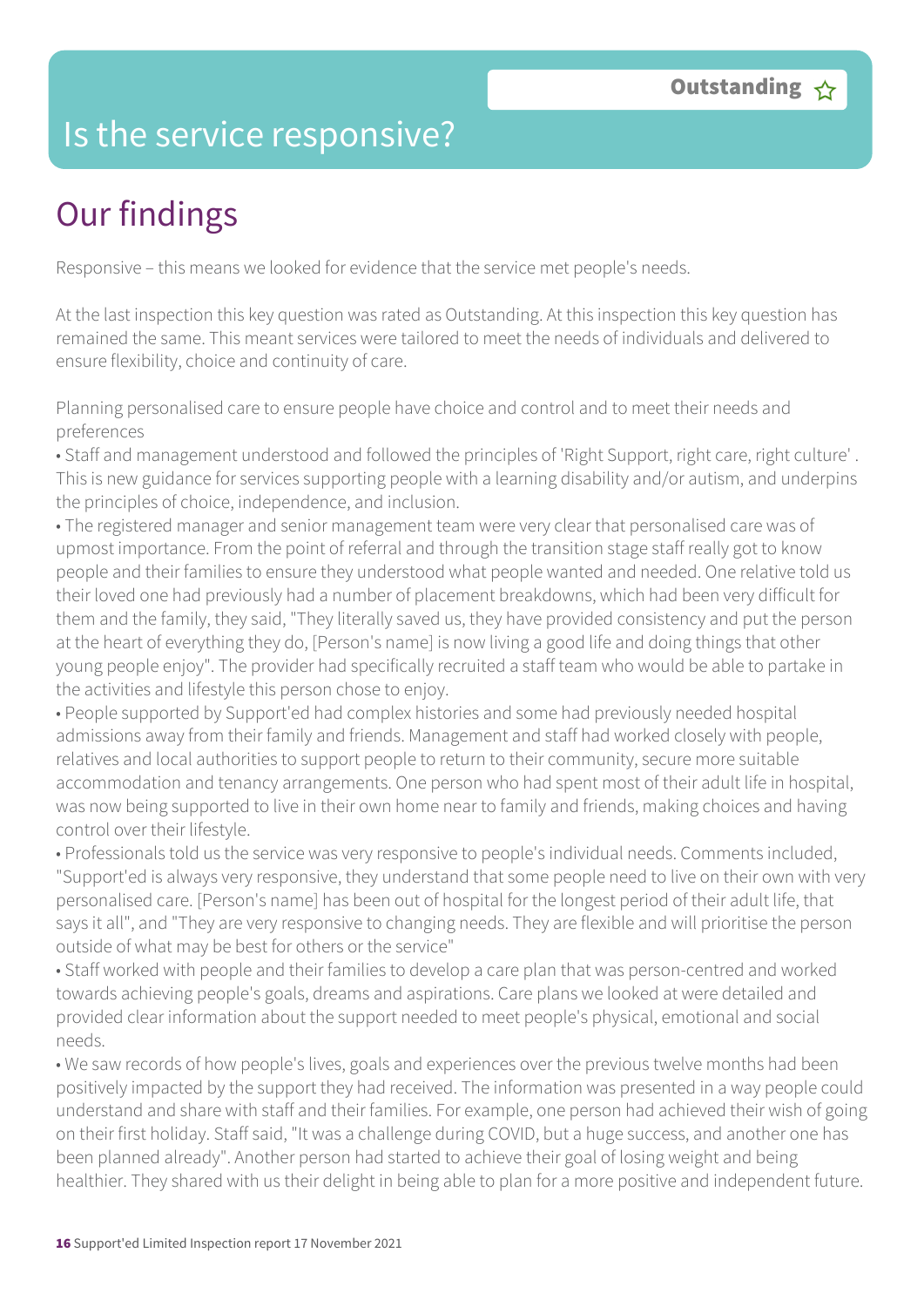• Staff undertook training in equality and diversity and really spent time getting to know people to understand them and personal lifestyle choices. People benefitted from a staff team chosen to match their age, gender and interests. A relative said, "The staff are young, so they understand what [person's name] enjoys and have the energy and enthusiasm to share their interests".

•Staff promoted equality and diversity. They recognised that some people were exploring their sexuality and supported them sensitively and appropriately when required. People had been provided with advice and guidance in relation to sexuality so they could make informed choices and access the support they needed.

#### Meeting people's communication needs

Since 2016 onwards all organisations that provide publicly funded adult social care are legally required to follow the Accessible Information Standard (AIS). The standard was introduced to make sure people are given information in a way they can understand. The standard applies to all people with a disability, impairment or sensory loss and in some circumstances to their carers.

• A range of innovative and individualised communication aids and methods were used to support people's communication and to help them make choices and understand what was going on around them. One person was supported by staff to use a wireless colour changing light bulb system to help them process information and communicate. The system linked to the person's IPAD and with support they were able to change the colours of the light bulbs to communicate choices. The colour changing system also helped with this person's sensory needs allowing them to use the settings and colours to help them relax.

• People's information and communication needs had been assessed and documented as part of a communication plan. This helped ensure information was provided to them in a format they could understand.

• Staff knew people well and were able to respond to their non-verbal cues about how they were feeling, such as body language, sounds, behaviours and general mood. One person we visited had very limited verbal communication. Staff understood this person was communicating that they wanted to leave. The staff were able to respond promptly and reduce any risk of the person becoming distressed. A relative confirmed staff used these skills all the time and said, "We discuss [person's name] communication all the time and try and introduce new and different ways of helping them communicate.

• We saw some people had communication tools in their homes to help them understand their care arrangements and perform tasks independently. This included photos and information about their staff team, and pictures and symbols to help them navigate around their home and perform tasks such as making a cup of tea. One person had a notice board with plans for the day. This helped reduce this person's anxiety by helping them understand what was happening and who would be supporting them • Photographs had been used to put together social stories to help people understand and make choices about their care and lifestyle. For example, one person had a social story to help them understand COVID-19 and the need for a vaccine.

Supporting people to develop and maintain relationships to avoid social isolation; support to follow interests and to take part in activities that are socially and culturally relevant to them

• One person told us, with support from staff their confidence had increased and they had enjoyed going out, had joined local activities and made new friends. They said they felt safe and part of their community. • Staff said COVID-19 restrictions had been very difficult for some people, particularly those who were dependent on going out and having a routine. The provider had worked closely with the local authority and local police to ensure people who needed to could continue to go out safely. Staff carried a letter with them so they could reassure and inform the public if necessary.

• People had continued to go out regularly during lockdown, even if activities had to be slightly changed. People had gone out for local walks and drives out for ice-cream and trips on the local moor. As restrictions lifted people had started to enjoy their normal activities and daily routines again.

• Staff were creative in supporting people to keep active and busy at home, particularly during lockdown. For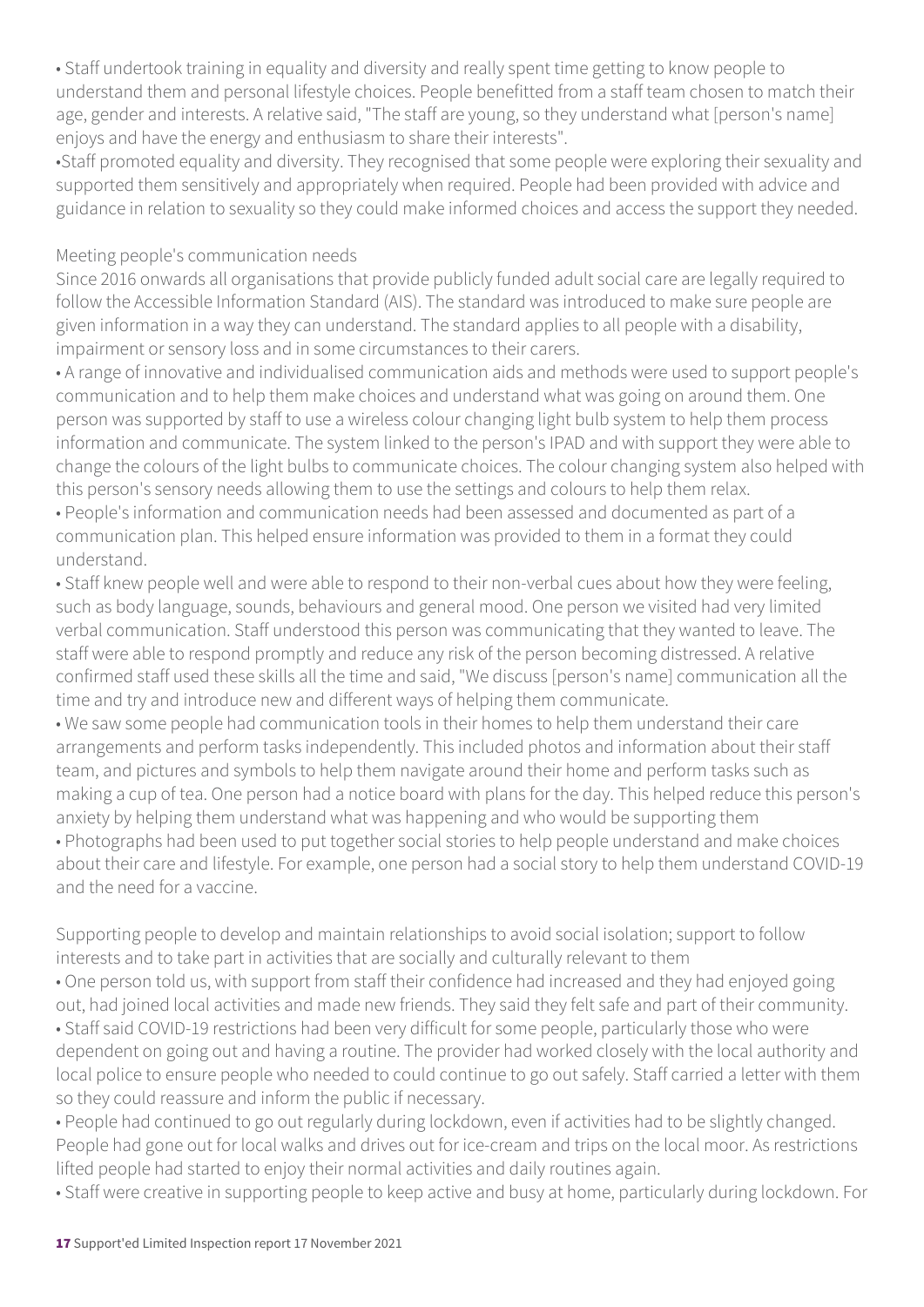example, staff had supported one person who was isolating to have company by linking up to an online gaming forum safely, so they could have company when not being supported.

• People were supported to develop and maintain important relationships. A relative said, "The staff recognise that [person's name] needs friends of their own age. They take them to the beach, surfing. Then they visit us at home, a quick visit, just as all young people do".

• Another relative said, "The staff team are amazing. They took [person's name] away on holiday last year, to their favourite place, with family, and [person's name] gets to choose the staff they want"

• One person had found it difficult not doing their normal activities and not seeing their grandparents who lived abroad. The provider had purchased a virtual reality headset so that the person could play games, ride a virtual rollercoaster, and enjoy a virtual trip of where their grandparents lived.

• One person was very happy to tell us about a new friendship they had formed. They said they had plans to go out on trips together, visit each other and enjoy celebrations such as Christmas together. The staff had helped the person make the arrangements to spend time with their friend and recognised the positive impact of this relationship and the progress the person had made.

Improving care quality in response to complaints or concerns

• People were very happy with the support they received and didn't feel the need to complain. They added if they needed to, they knew who to speak to and would trust any issue would be dealt with.

• Relatives knew how to raise any concerns and said they were always listened to by the staff and management team.

• We saw the provider had dealt with concerns raised by neighbours. The provider and staff had followed their complaints procedure and, had also liaised with other agencies to ensure the person being supported had their rights recognised and was not discriminated against.

End of life care and support

• At the time of the inspection the service was not supporting anyone with end of life care.

• Consideration had been given to people's end of life wishes and when these were known they had been documented as part of the person's support plan.

• COVID passports had been developed for each person to ensure people's needs and wishes were understood should they require an admission to hospital.

• The provider told us, "We have a plan to undertake advanced planning with anyone we support with complex health conditions. This would be undertaken with the supported person, their family or significant people in their lives and appropriate professionals to ensure the best personalised plan can be produced.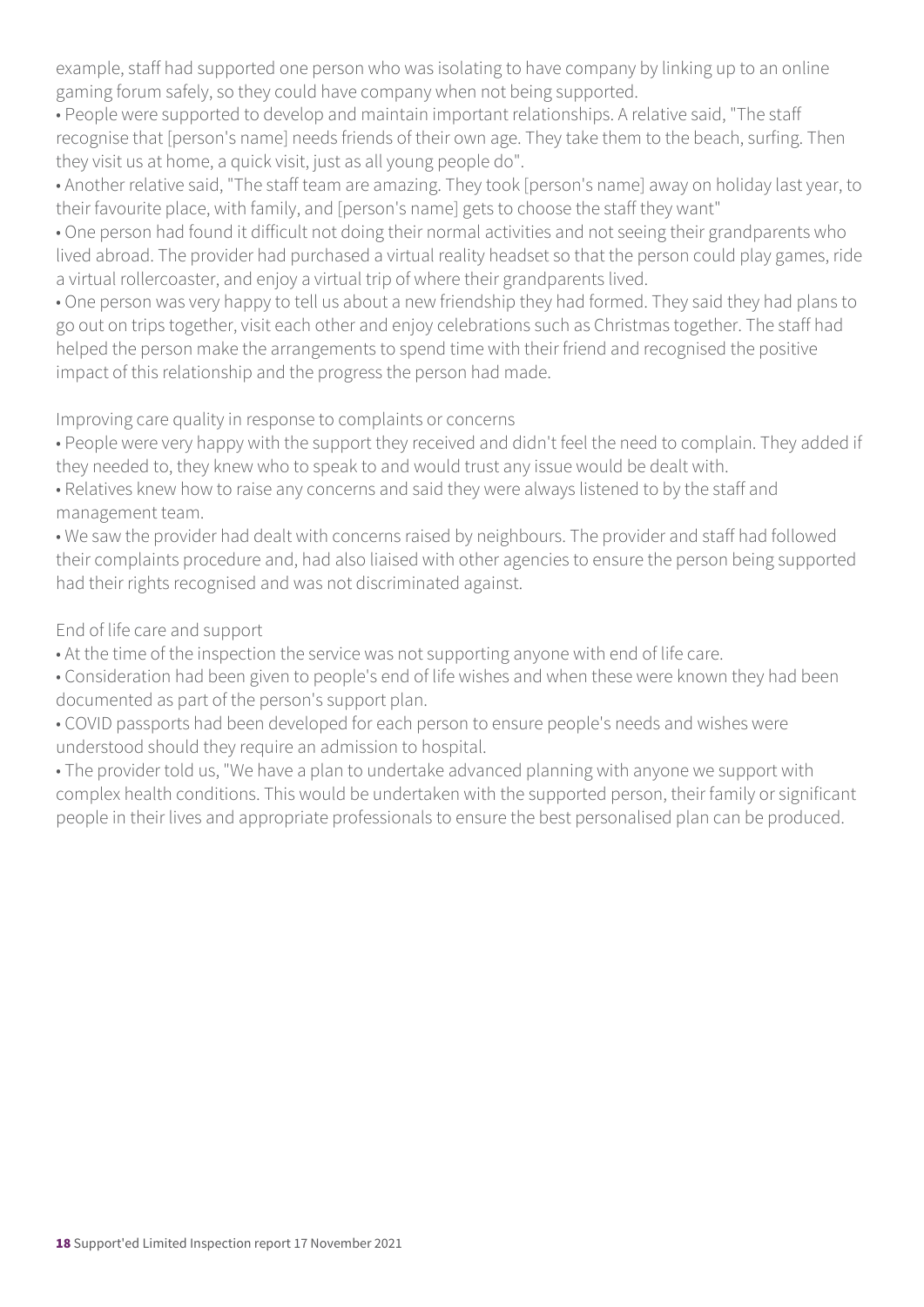### Is the service well-led?

## Our findings

Well-led – this means we looked for evidence that service leadership, management and governance assured high-quality, person-centred care; supported learning and innovation; and promoted an open, fair culture.

At the last inspection this key question was rated as Outstanding. At this inspection this key remained the same. This meant service leadership was exceptional and distinctive. Leaders and the service culture they created drove and improved high-quality, person-centred care.

Promoting a positive culture that is person-centred, open, inclusive and empowering, which achieves good outcomes for people.

• The provider had continued to ensure that people received outstanding care that reflected their mission statement and values, "Support'ed believe in 'community' and as an organisation is rooted in the key values of respect, trust, transparency, citizenship, and togetherness". We observed throughout the inspection staff's attitudes and behaviours continued to reflect this commitment in all the support they delivered.

• Since the last inspection people had continued to settle into their new homes and community. We heard how people had continued to progress and were leading more meaningful and fulfilled lives. One person told us how they were happier, healthier, more trusting and were hopeful for a very positive and independent future, thanks to the staff and management team.

• The management team and staff reflected daily on how their role had improved people's lives. There were a multitude of examples that showed exceptionally personalised commitment and attention to people. This ranged from ensuring daily high- quality care, to innovative ways of keeping people connected, and ensuring people continued to have their medical needs met, during the peak of the COVID-19 pandemic.

• The provider understood and was fully committed to complying with national policy and current best practice in relation to people they supported. This included maximising people's choice, control and independence as outlined in CQC's 'Right support, right care, right culture' report, and stopping the over medication of people with a learning disability and/or Autism (STOMP). One person told us how the reduction in medicines had totally changed their life and meant they could look forward to a happy and independent future.

• Relatives told us they thought the service was exceptionally well lead and placed people at the heart of all it did. A relative said, "100% they put people at the heart of all they do. When I sit in a room with them, I know we share the same values" and "They have a passionate set of values running through the service, they want the best for all the people they support".

• Staff spoke often about their work with commitment and compassion and used words such as 'Independence' and 'People's rights'. Staff were proud and celebrated people's achievements and personal journeys. This included, one person going on holiday for the first time and two people overcoming their fear of injections to receive the COVID-19 vaccination.

• Other agencies were very positive about the culture of the service and said this impacted positively on people supported. Comments included, "This is a company with a strong set of values and they clearly care about the people they support".

• The provider demonstrated a real commitment to ensuring staff felt valued and supported in their role. Well-being support was available and had been adjusted to ensure staff could access remotely during the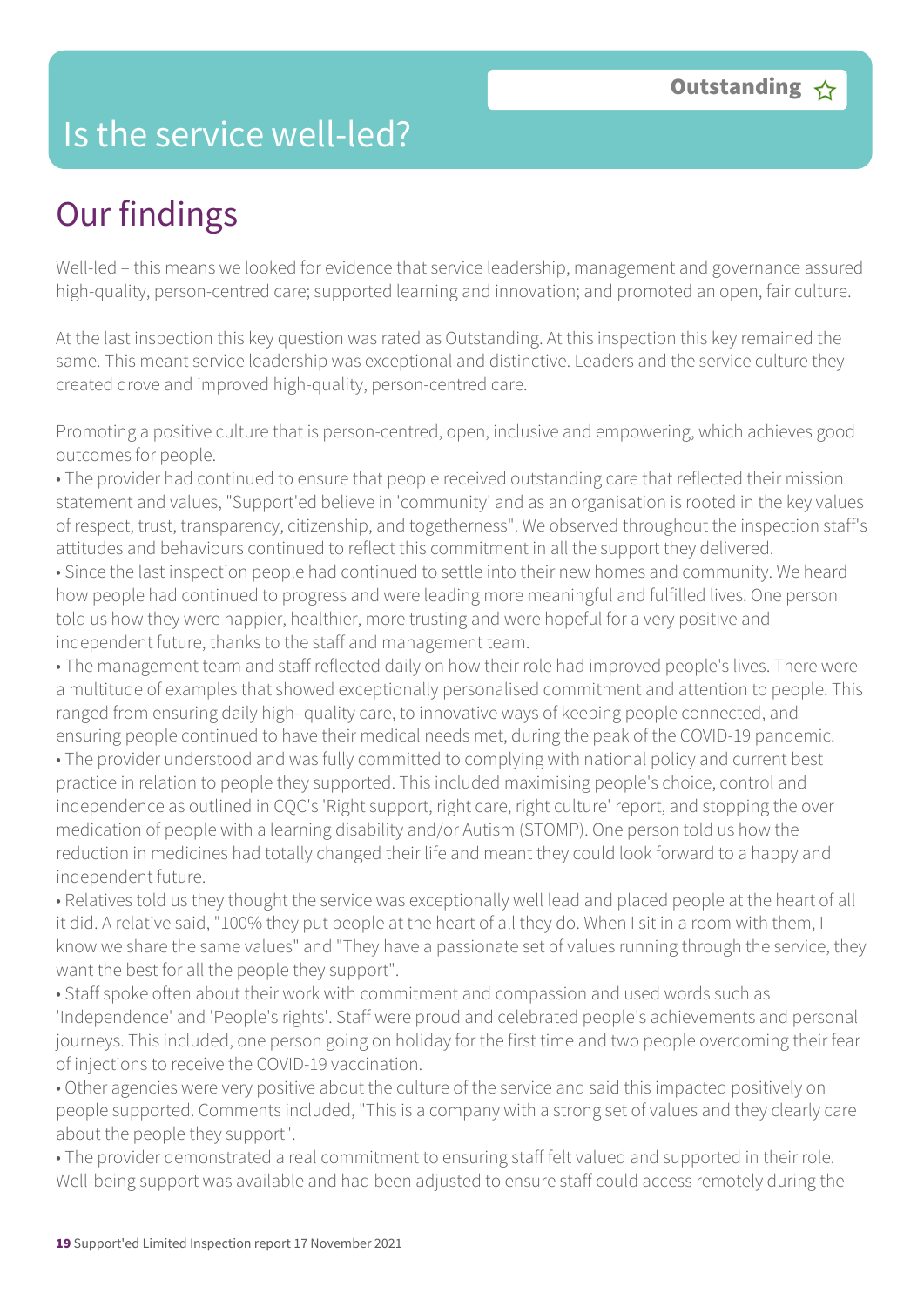COVID-19 pandemic. Staff told us they felt valued and believed this impacted positively on the people they supported.

Managers and staff being clear about their roles, and understanding quality performance, risks and regulatory requirements. Working in partnership with others

• The directors had a very hands on approach to the service, working alongside people, staff and families to deliver the best quality care.

• There was a clear management structure in place, which people, relatives, staff and other agencies were aware of and could easily contact. Relatives said, "We talk to the staff and the managers all the time, sharing ideas".

• Other agencies were very positive about the management of the service. "The managers of the company are a real strength; they are always contactable and present" and "Communication and records are always spot on".

• Staff we spoke with were clear about their roles and said communication within people's dedicated teams, and with the provider, was excellent and ensured people's needs were met very effectively.

• The management team had a comprehensive understanding of regulatory requirements, and used national guidance to develop policies, procedures and processes. The registered manager was available throughout the inspection and provided clear, detailed and prompt information when requested.

• There was a robust governance framework, which helped identify where improvements were required. Regular audits were carried out including health and safety checks and audits of care records, staffing, training and medicines.

• Since the last inspection the provider has appointed a Service Development and Quality Assurance Lead to support the development and monitoring of the service. Quality monitoring reports we looked at demonstrated a very good quality assurance process with reflective engagement with people, staff, families and other agencies.

• The management team met and spoke regularly with people to check they were happy with the service provided. Spot checks were undertaken to ensure care being delivered was appropriate, safe and met people's needs.

#### Continuous learning and improving care

• The provider was passionate about creating a culture of greater understanding and support. The registered manager said the management team had been contacted by a senior advisor for the Government 'Building the Right Support (Transforming Lives) agenda. They were asked to share their experiences of developing small, bespoke services for people with a learning disability and/or autism. The registered manager said following these discussions they were asked to be part of a peer review team within a different local authority reviewing other similar services. This had helped them look at on-going improvements within their own service as well as across the care sector.

• The management team continuously looked at ways they could improve the service. For example, since the last inspection a website developer and administrator had been recruited to further improve records relating to people and the service.

• We saw clear and detailed records and audits of all accidents, incidents and near misses. Systems allowed for this information to be collated and analysed to allow the provider to see any patterns and address any shortfalls in the service.

• Regular meetings were held to allow staff to reflect and share good practice.

Engaging and involving people using the service, the public and staff, fully considering their equality characteristic.

• People's, relatives, and other agencies views were sought in the planning and delivery of care and how the service was run. One person told us they were involved in every aspect of their care and felt the staff listened